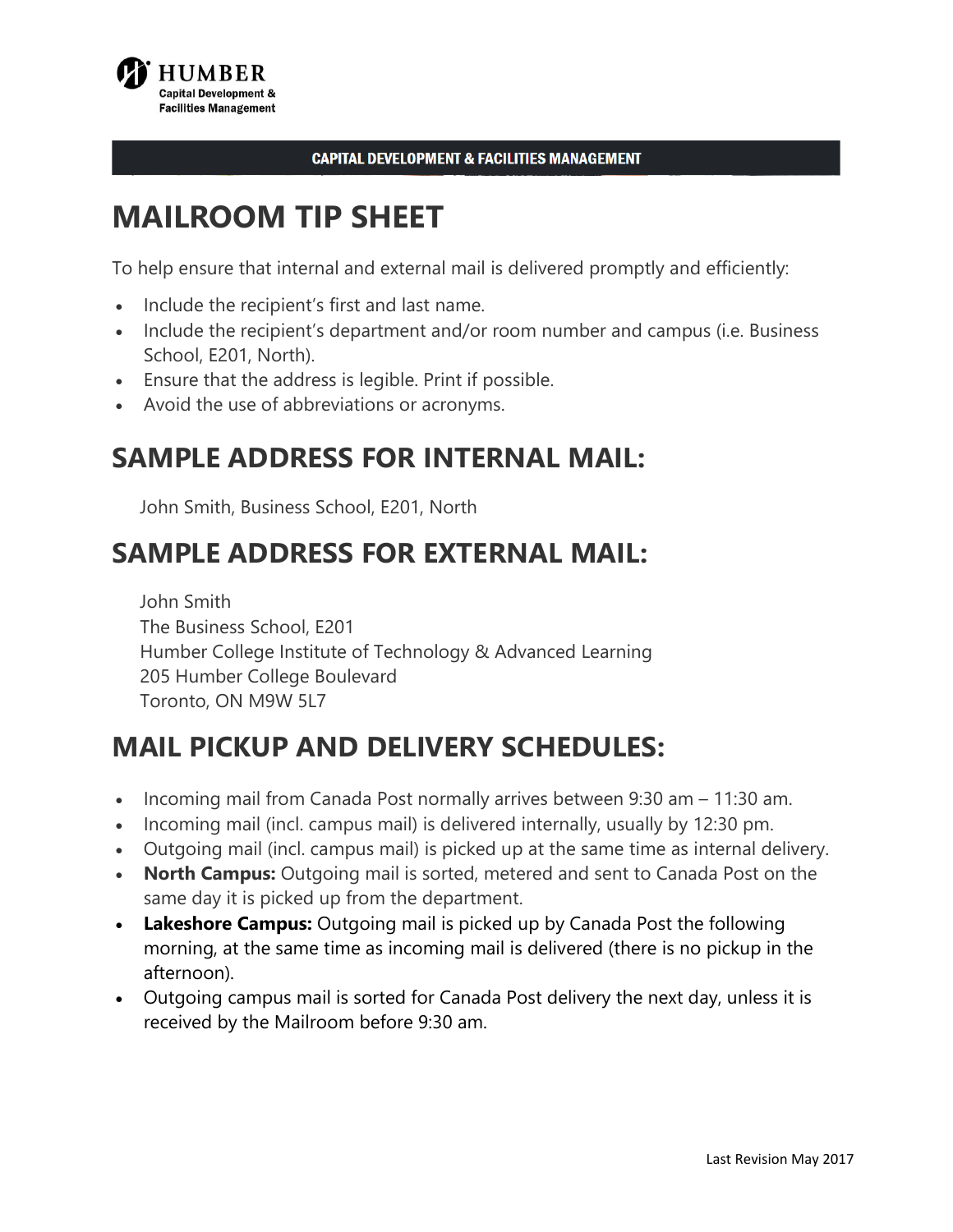

## **INTERNATIONAL MAIL**

- International mail is sent out via Canada Post with regular outgoing mail.
- **Exceptions:** International mail from the Office of the Registrar, University of Guelph-Humber and any international departments is sent out each Friday through a third party vendor.

# **COURIER PACKAGE PICKUP/DELIVERY SCHEDULES AND TRACKING**

- [Submit a Courier Request Form](http://www.humber.ca/facilities/facilities-management/mailroom/courier-request-form) to request delivery of a package. Attach the form to your package.
- • Small, outgoing courier packages are picked up by the Mailroom staff at the same are packages >24" x 24" x 24" and/or that weigh >50lbs.) time as outgoing mail. For larger packages, contact the Mailroom (Ext. 4443 North Campus/ Ext. 3245 Lakeshore Campus) to arrange for pickup. (Items considered 'large'
- **Regular delivery:** Outgoing packages received in the Mailroom by 2:00 pm will be picked up by the courier the same day. Packages received after that time may not be picked up until the following day.
- **Same day delivery:** Outgoing packages must be received in the Mailroom no later than 11:30 am for same day delivery.
- picked up a 'large' package. • **To ensure timely delivery**, please consider bringing your package directly to your Mailroom or call (Ext. 4443 North Campus/ Ext. 3245 Lakeshore Campus) to have it
- tracking number so that you can track it yourself online. • **To track a package,** please contact your Mailroom to have us track it or to get a
- arranged. • **If you are expecting a time-sensitive package,** please let your Mailroom know in advance, with the appropriate tracking information, and prompt delivery will be

# **REDUCING BULK MAILING COSTS**

• Postage discounts are available to reduce your bulk mailing costs. Call Ext. 4443 to learn more.